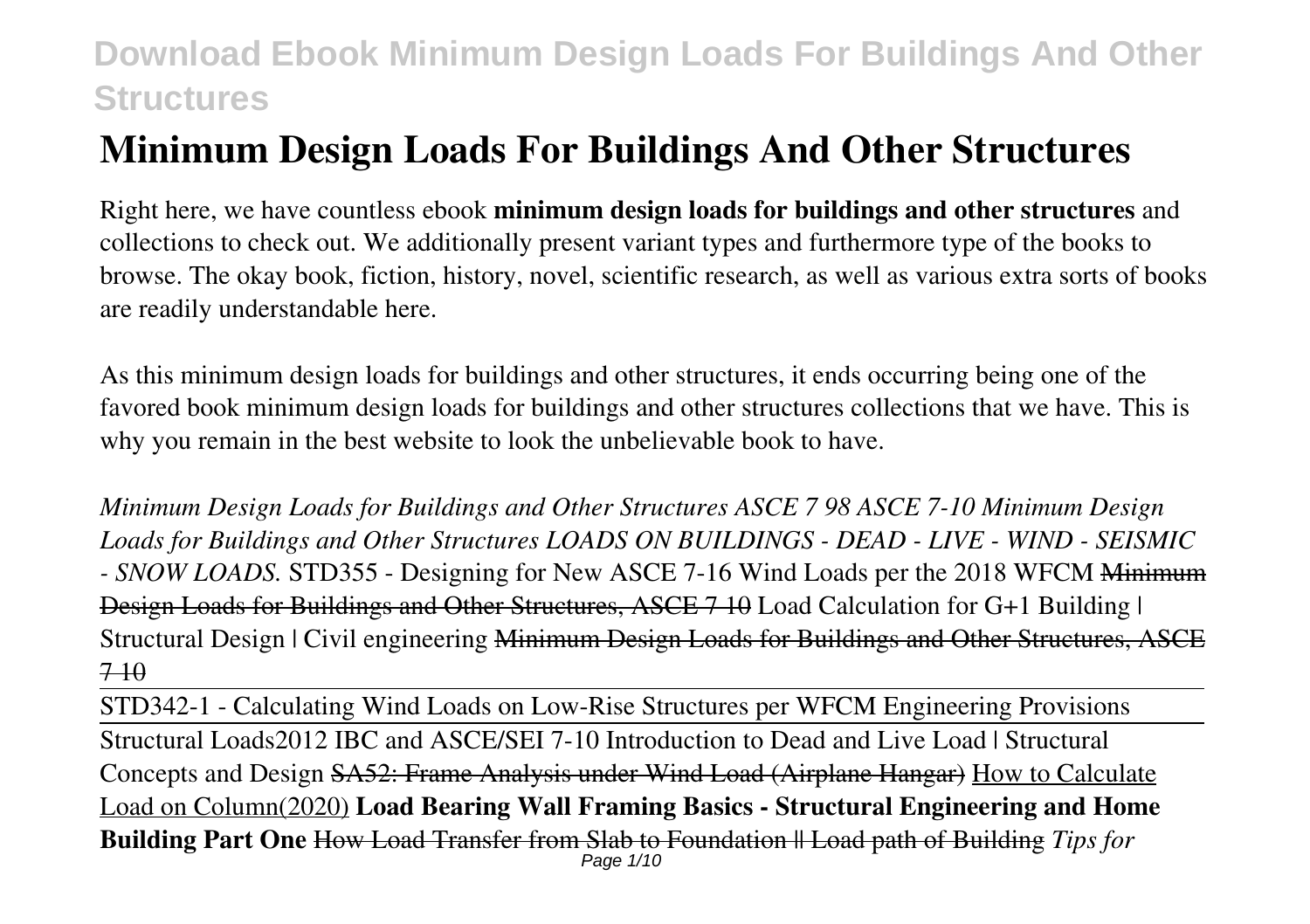*Design of RCC Beam - Civil Engineering Videos* Column Orientation | Column orientation for buildings | RCC Column orientation | Basic rules for Design of column by thumb rule - Civil Engineering Videos **Structures Video Roof Loads** *Structural Loads (Dead and Live Loads using NSCP 2015)* Building Design and Analysis: Load Paths for Vertical Loads (Load run down) Building Design \u0026 Analysis: Load Paths for Lateral Loads and Bracing Design

Wind Loading Example: Calculating Pressure on Side Wall | Structural Design \u0026 Loading ASCE 37: Design Loads on Structures During Construction [E17a] How to Build Your Next Hypertrophy Plan Lecture 002 - Structural Loads ETABS in 2 hours | A complete design course 10. LESSON-D06 Apply Gravity and Wind Load.Part 1 2 Minimum Design Loads for Buildings and Other Structures, 3rd Printing Standard ASCE SEI 7 10 An Overview of the Major Changes in ASCE 7-16 Analyzing different loads on structures such as buildings **Minimum Design Loads For Buildings** The ASCE Standard 7-05, "Minimum Design Loads for Buildings and Other Structures", provides requirements for general structural design and includes means for determining dead, live, soil, flood, wind, snow, rain, atmospheric ice, and earthquake loads, and their combinations that are suitable for inclusion in building codes and other documents.

### **Minimum Design Loads for Buildings and Other Structures ...**

Minimum Design Loads for Buildings and Other Structures, ASCE/SEI 7-10, provides requirements for general structural design and includes means for determining dead, live, soil, flood, snow, rain, atmospheric ice, earthquake, and wind loads, as well as their combinations, which are suitable for inclusion in building codes and other documents. This Standard, a revision of ASCE/SEI 7-05, offers a complete update and reorganization of the wind load provisions, expanding them from one chapter ...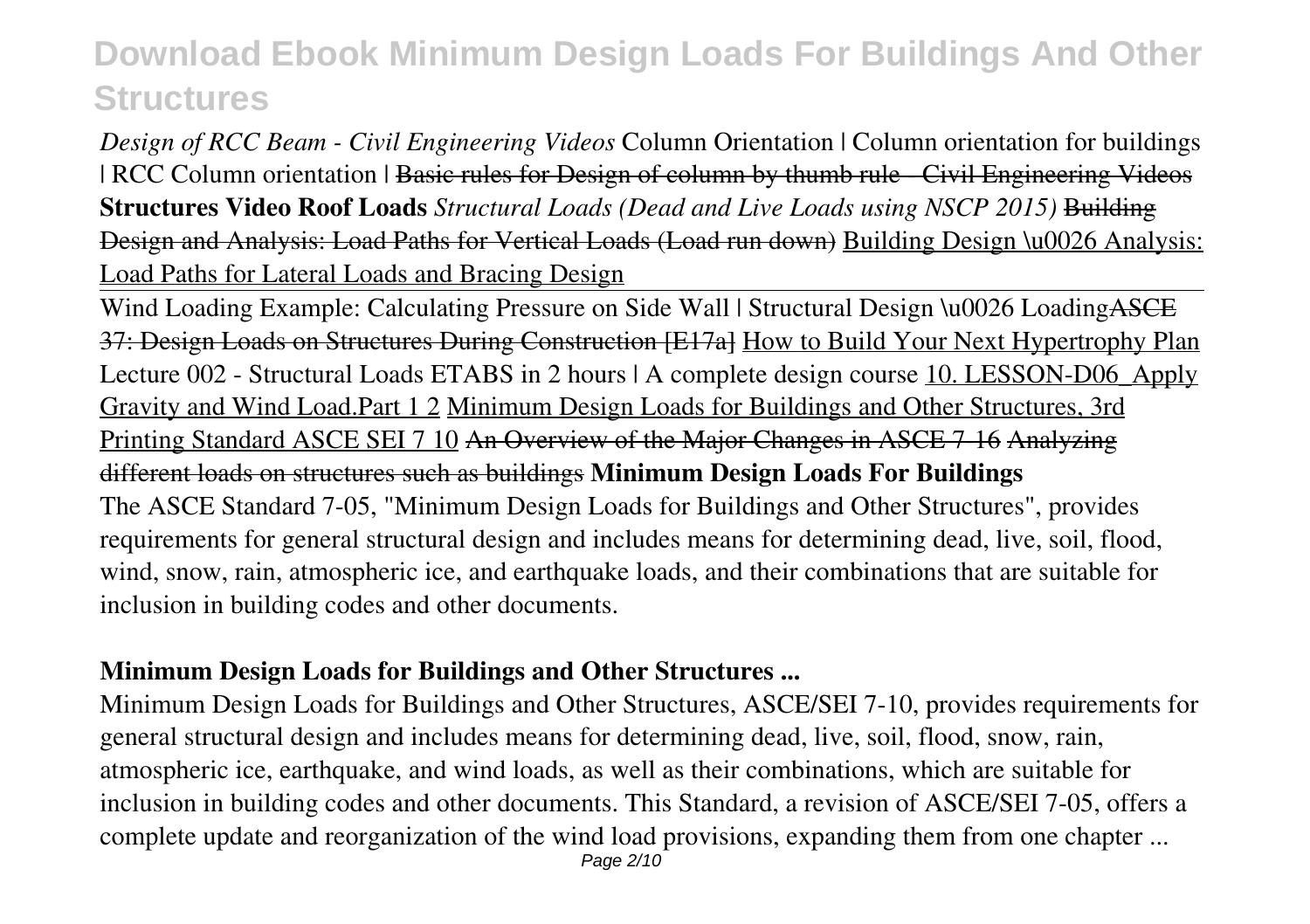## **Minimum Design Loads for Buildings and Other Structures ...**

Buy Minimum Design Loads for Buildings and Other Structures, SEI/ASCE 7-02 by American Society of Civil Engineers (ISBN: 9780784406243) from Amazon's Book Store. Everyday low prices and free delivery on eligible orders.

#### **Minimum Design Loads for Buildings and Other Structures ...**

This revision of the ASCE Standard Minimum Design Loads for Buildings and Other Structures is a replacement of ASCE 7-98.ThisStandardprovidesrequirementsfordead,live,soil, ?ood, wind, snow, rain, ice, and earthquake loads, and their combinations that are suitable for inclusion in building codes and other documents.

### **American Society of Civil Engineers Minimum Design Loads ...**

Minimum Design Loads for Bridges and Other Structures - Gravity & Lateral Loading

## **(PDF) Minimum Design Loads for Buildings and Other ...**

ASCE/SEI 7 Minimum Design Loads For Buildings and Other Structures ASCE 7-16 The 2016 edition of ASCE Minimum Design Loads and Associated Criteria for Buildings and Other Structures is available. Learn more about the new digital platform ASCE 7 Online, as well as the new ASCE 7 Hazard Tool, and sign up for release updates.

## **ASCE 7 & SEI Standards | ASCE**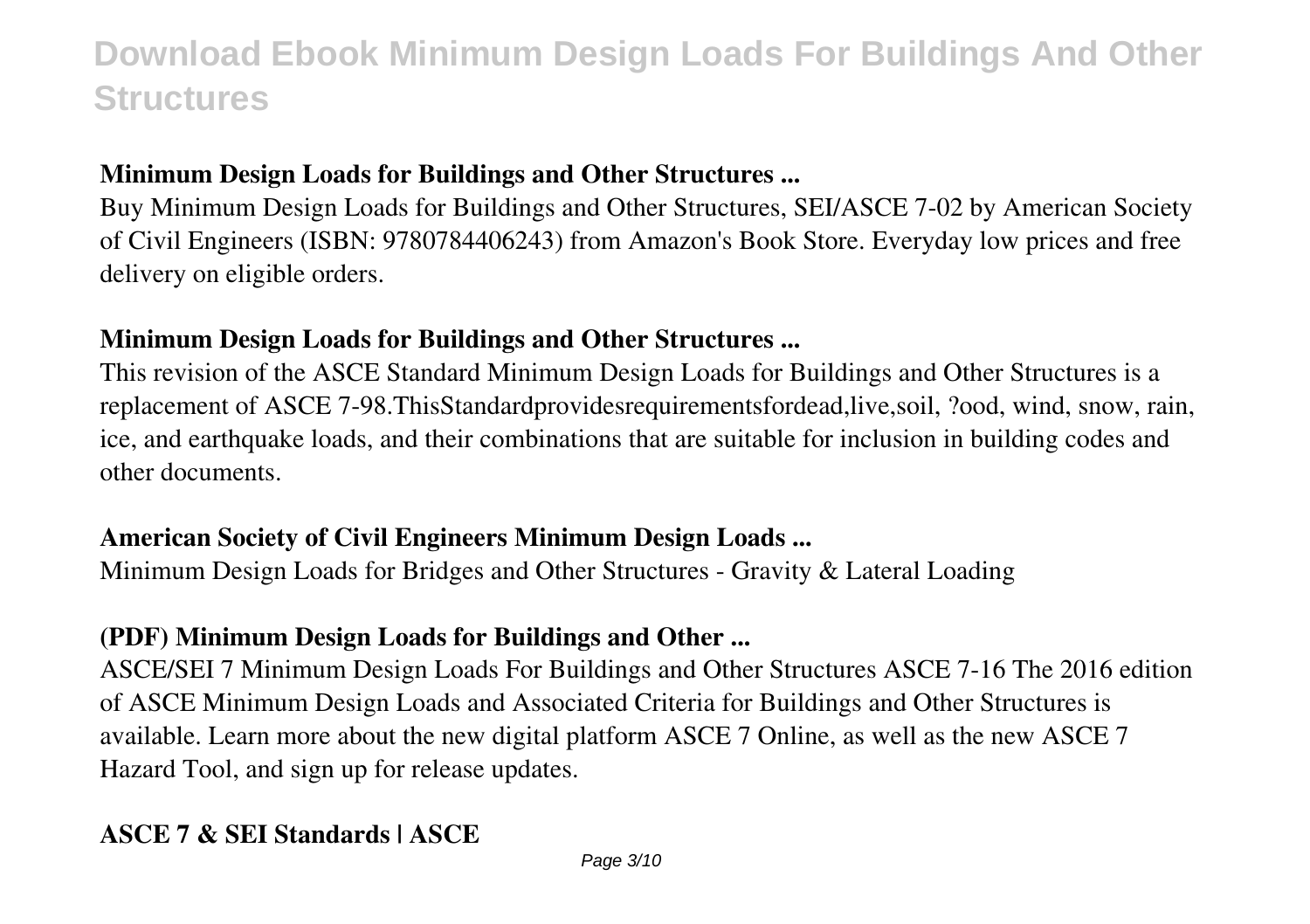ASCE/SEI 7-10 Minimum Design Loads for Buildings and Other Structures SEI/ASCE 8-02 Standard Speci? cation for the Design of Cold-Formed Stainless Steel Structural Members ANSI/ASCE 9-91 listed with ASCE 3-91 ASCE 10-97 Design of Latticed Steel Transmission Structures SEI/ASCE 11-99 Guideline for Structural Condition Assessment of Existing Buildings

## **Minimum Design Loads for Buildings and Other Structures**

Minimum Concentrated Loads adapted from SEI/ASCE 7-10: Minimum Design Loads for Buildings and Other Structures Location Concentrated load lb (kN) Catwalks for maintenance access Elevator machine room grating (on area of 2 in. by 2 in. (50 mm by 50 mm)) Finish light floor plate construction (on area of 1 in. by 1 in. (25 mm by25 mm))

### **Common Design Loads in Building Codes**

WindLoads 5 5-1.Minimumdesignpressures 5 5-2.Exteriorwalls 5 5-3.Roofs I 5 5-4.Chimneys 6 5-5.Signs, 6 5-6.Otherstructures 7 5-7.Shieldingandunusualexposures 7 5-8.Combinedstresses 7 5-9.Overturningandsliding 7 5-10.Stressesduringerection 7 Section6.EarthquakeLoads—General 7 6-1.Minimumlateralload-7 6-2.Combinedstresses 7 6-3.Horizontaltorsionalmoments 7 6-4.

### **American standard building code requirements for minimum ...**

In areas where the ground snow load is less than 15 psf, the minimum roof live load (refer to Section 3.4) is usually the controlling rgavity load in roof design. For a larger map with greater detail, refer to ASCE 7-98. 3-20 Residential Structural Design Guide. Chapter 3 – Design Loads for Residential Buildings.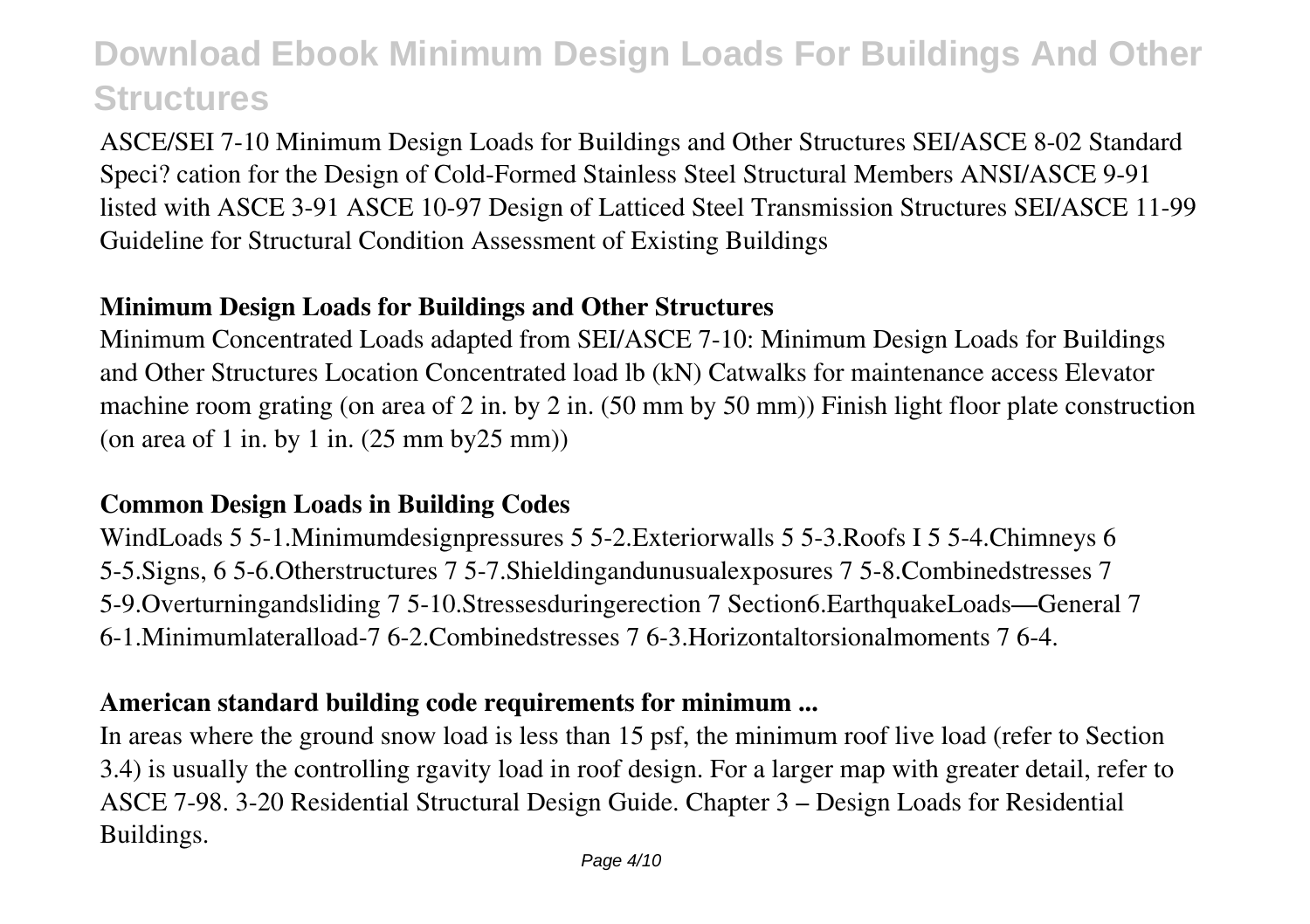## **Chapter 3: Design Loads for Residential Buildings**

| Minimum Design Loads and Associated Criteria for Buildings and Other Structures vii C30 WIND |  |
|----------------------------------------------------------------------------------------------|--|
|                                                                                              |  |
|                                                                                              |  |

## **ASCE STANDARD ASCE/SEI 7-16**

An integral part of building codes in the United States, Minimum Design Loads and Associated Criteria for Buildings and Other Structures (ASCE/SEI 7-16) describes the means for determining dead, live, soil, flood, tsunami, snow, rain, atmospheric ice, earthquake, and wind loads, and their combinations for general structural design. Structural engineers, architects, and building code officials will find the structural load requirements essential to their practice.

## **ASCE 7 | ASCE**

a: 10 percent of least horizontal dimension or 0.4 h, whichever is smaller, but not less than either 4 percent of least horizontal dimension or 3 ft (1 m). h: Mean roof height, in feet (meters), except that eave height shall be used for ?? 10 degree. W: Building width, in feet (meters).

## **ASCE 7-95 Minimum Design Loads for Buildings and Other ...**

530.1-02/ASCE 6-02/TMS 602-02) ASCE/SEI 7-10 Minimum Design Loads for Buildings and Other Structures SEI/ASCE 8-02 Standard Speci? cation for the Design of Cold-Formed Stainless Steel Structural Members ANSI/ASCE 9-91 listed with ASCE 3-91 ASCE 10-97 Design of Latticed Steel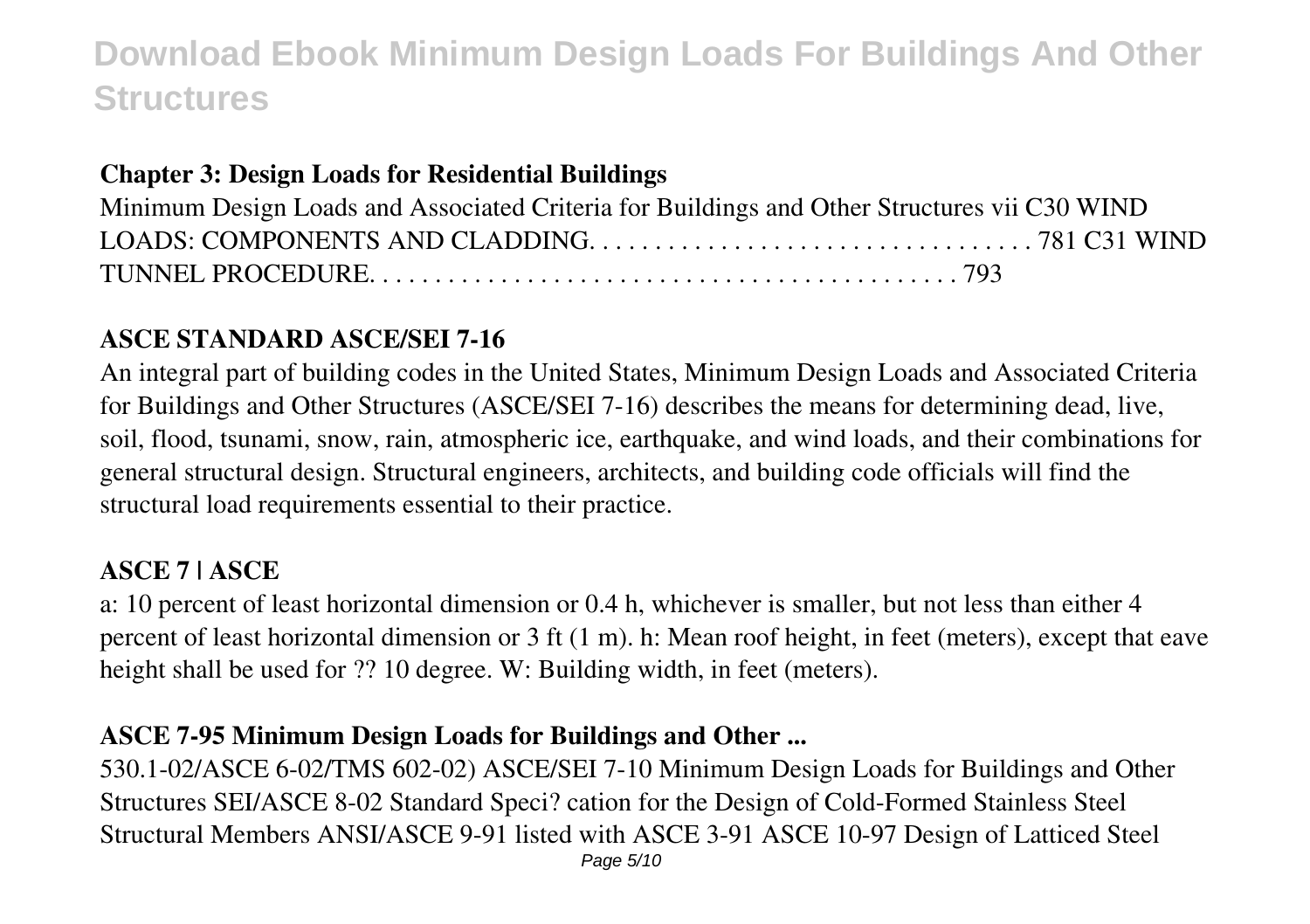Transmission Structures SEI/ASCE 11-99 Guideline for Structural...

#### **Minimum Design Loads For Buildings And Other Structures ...**

Law is the operating system of our society. So show me the ...

### **Law is the operating system of our society. So show me the ...**

INTRODUCTION : #1 Minimum Design Loads For Buildings Publish By Leo Tolstoy, Minimum Design Loads For Buildings And Other Structures minimum design loads for buildings and other structures p cm asce standard asce sei 7 10 includes bibliographical references and index isbn 978 0 7844 1085 1 alk paper 1 structural engineering standards

## **10+ Minimum Design Loads For Buildings And Other ...**

INTRODUCTION : #1 Minimum Design Loads For Buildings Publish By Anne Rice, Minimum Design Loads For Buildings And Other Structures minimum design loads for buildings and other structures p cm asce standard asce sei 7 10 includes bibliographical references and index isbn 978 0 7844 1085 1 alk paper 1 structural engineering standards

## **101+ Read Book Minimum Design Loads For Buildings And ...**

INTRODUCTION : #1 Minimum Design Loads For Buildings Publish By Evan Hunter, Minimum Design Loads For Buildings And Other Structures minimum design loads for buildings and other structures p cm asce standard asce sei 7 10 includes bibliographical references and index isbn 978 0 7844 1085 1 alk paper 1 structural engineering standards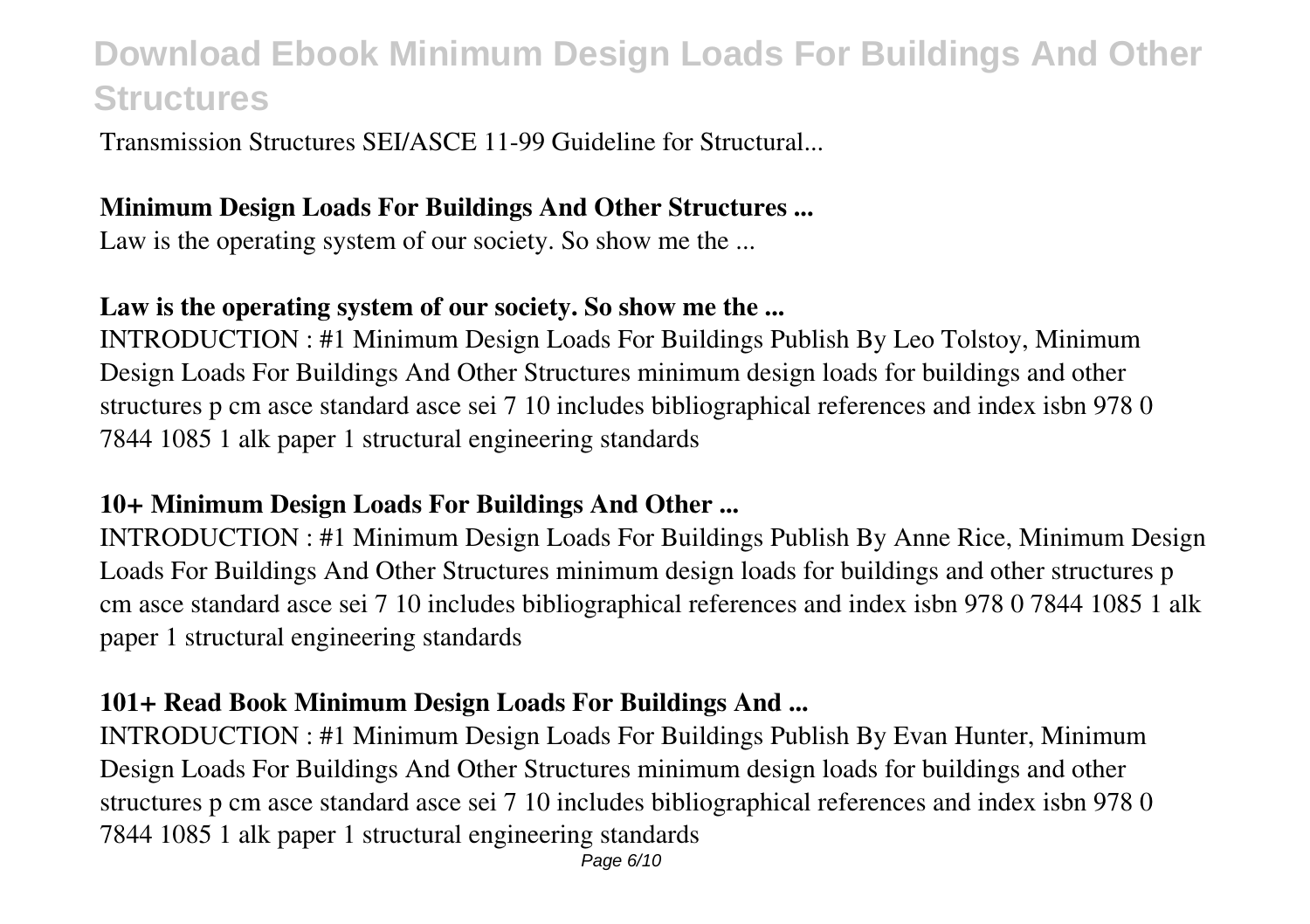Third Printing, incorporating errata, Supplement 1, and expanded commentary, 2013.

Minimum Design Loads for Buildings and Other Structures, ASCE/SEI 7-10, is a complete revision of ASCE Standard 7-05. ASCE 7-10 offers a complete update and reorganization of the wind load provisions, expanding them from one chapter into six to make them more understandable and easier to follow. ASCE 7-10 provides new ultimate event wind maps with corresponding reductions in load factors, so that the loads are not affected. It updates the seismic loads of ASCE 7-05, offering new risktargeted seismic maps. The snow load, live load, and atmospheric icing provisions of ASCE 7-05 are all updated as well. ASCE Standard 7-10 provides requirements for general structural design and includes means for determining dead, live, soil, flood, wind, snow, rain, atmospheric ice, and earthquake loads, and their combinations that are suitable for inclusion in building codes and other documents. A detailed commentary containing explanatory and supplementary information to assist users of ASCE 7-10 is included with each chapter: ASCE 7-10 is an integral part of the building codes of the United States. Structural engineers, architects, and those engaged in preparing and administering local building codes will find the structural load requirements essential to their practice.

Standard ASCE/SEI 7-22 provides requirements for general structural design and includes means for Page 7/10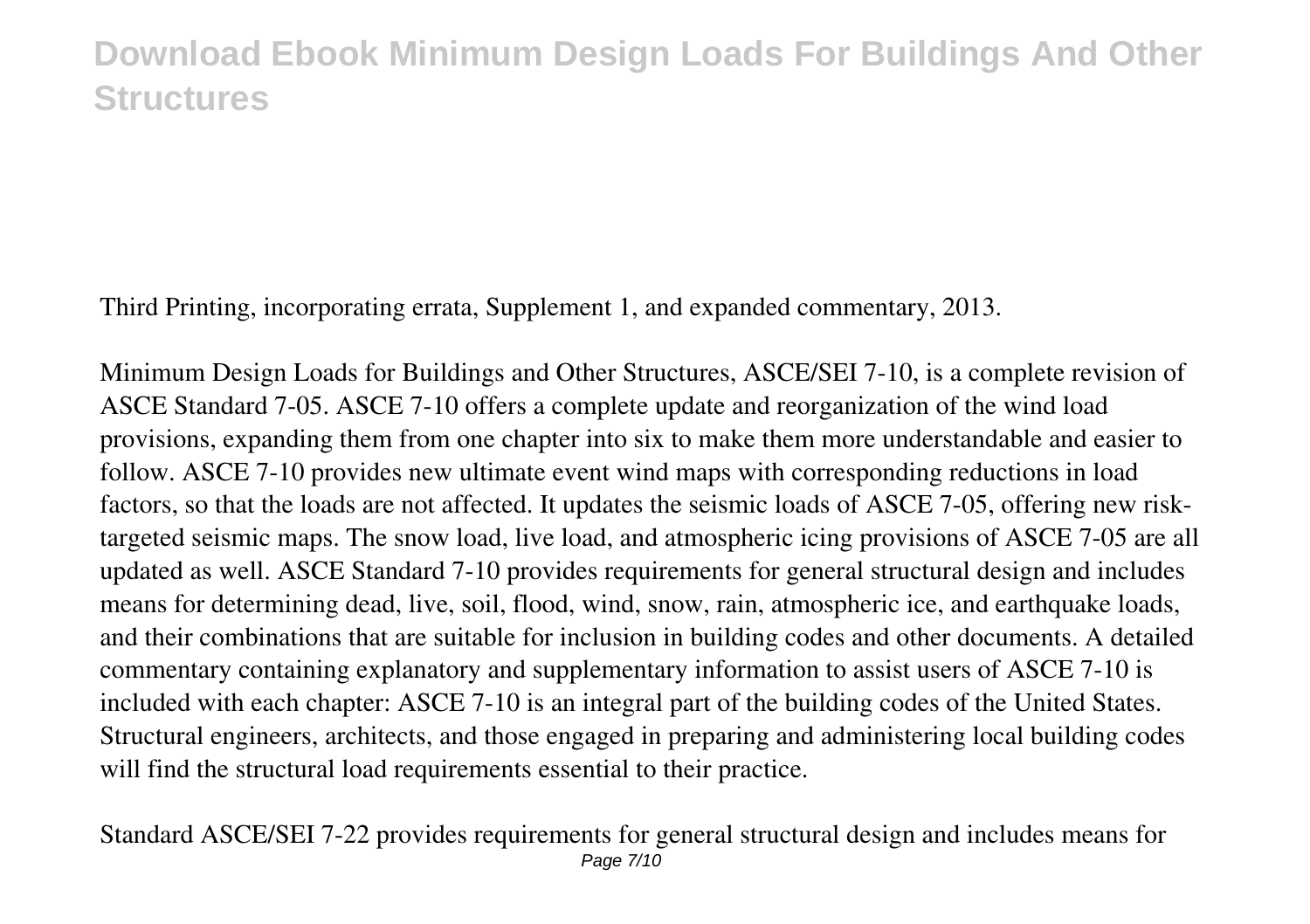determining various loads and their combinations, which are suitable for inclusion in building codes and other documents.

Prepared by the Design Loads on Structures during Construction Standards Committee of the Codes and Standards Activities Division of the Structural Engineering Institute of ASCE Design loads during construction must account for the often short duration of loading and for the variability of temporary loads. Many elements of the completed structure that provide strength, stiffness, stability, or continuity may not be present during construction. Design Loads on Structures during Construction, ASCE/SEI 37-14, describes the minimum design requirements for construction loads, load combinations, and load factors affecting buildings and other structures that are under construction. It addresses partially completed structures as well as temporary support and access structures used during construction. The loads specified are suitable for use either with strength design criteria, such as ultimate strength design (USD) and load and resistance factor design (LRFD), or with allowable stress design (ASD) criteria. The loads are applicable to all conventional construction methods. Topics include: load factors and load combinations; dead and live loads; construction loads; lateral earth pressure; and environmental loads. Of particular note, the environmental load provisions have been aligned with those of Minimum Design Loads for Buildings and Other Structures, ASCE/SEI 7-10. Because ASCE/SEI 7-10 does not address loads during construction, the environmental loads in this standard were adjusted for the duration of the construction period. This new edition of Standard 37 prescribes loads based on probabilistic analysis, observation of construction practices, and expert opinions. Embracing comments, recommendations, and experiences that have evolved since the original 2002 edition, this standard serves structural engineers, construction engineers, design professionals, code officials, and building owners.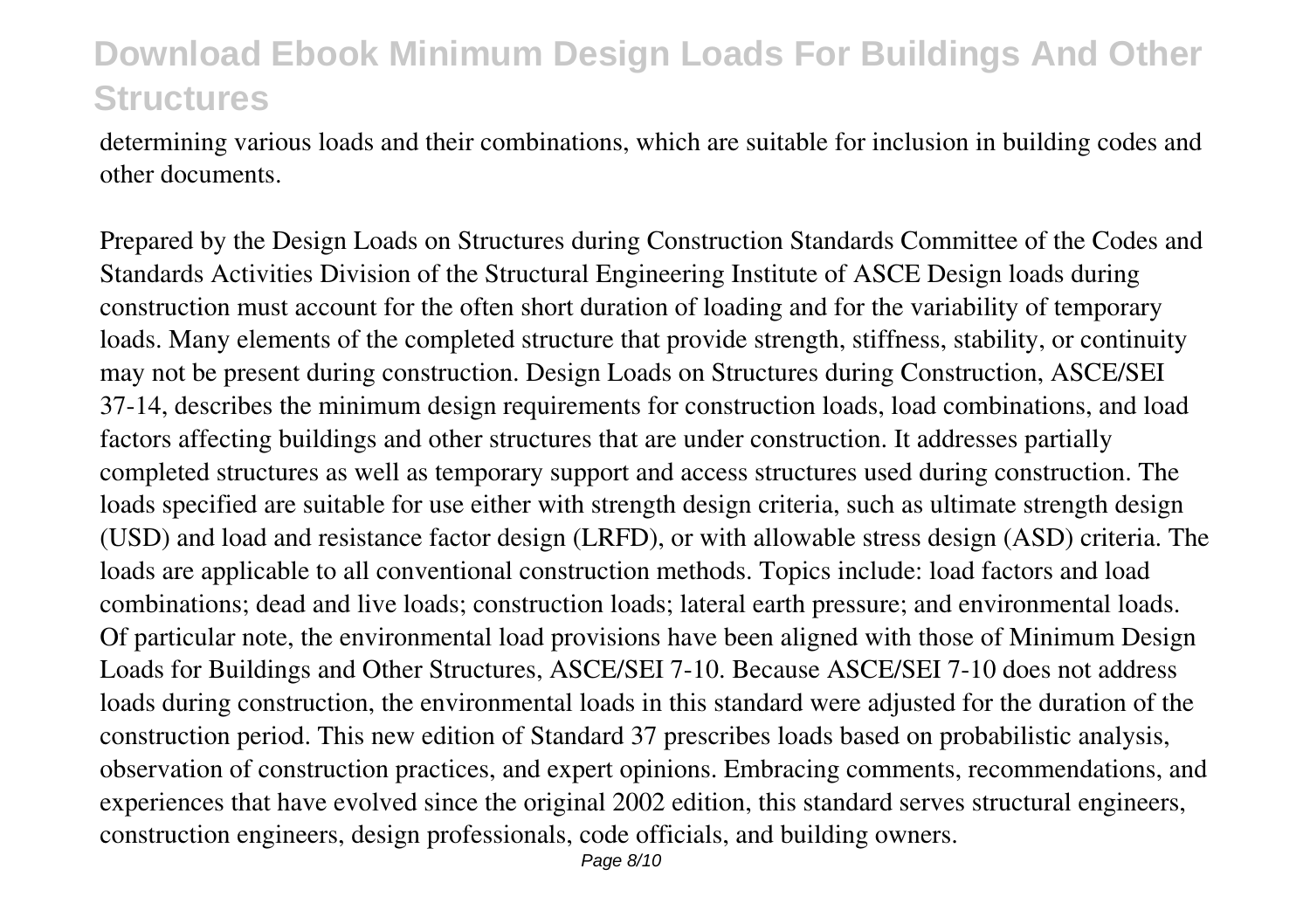ASCE 7 is the US standard for identifying minimum design loads for buildings and other structures. ASCE 7 covers many load types, of which wind is one. The purpose of this book is to provide structural and architectural engineers with the practical state-of-the-art knowledge and tools needed for designing and retrofitting buildings for wind loads. The book will also cover wind-induced loss estimation. This new edition include a guide to the thoroughly revised, 2010 version of the ASCE 7 Standard provisions for wind loads; incorporate major advances achieved in recent years in the design of tall buildings for wind; present material on retrofitting and loss estimation; and improve the presentation of the material to increase its usefulness to structural engineers. Key features: New focus on tall buildings helps make the analysis and design guidance easier and less complex. Covers the new simplified design methods of ASCE 7-10, guiding designers to clearly understand the spirit and letter of the provisions and use the design methods with confidence and ease. Includes new coverage of retrofitting for wind load resistance and loss estimation from hurricane winds. Thoroughly revised and updated to conform with current practice and research.

The ASCE Standard 7-05, Minimum Design Loads for Buildings and Other Structures, provides requirements for general structural design and includes means for determining dead, live, soil, flood, wind, snow, rain, atmospheric ice, and earthquake loads, and their combinations that are suitable for inclusion in building codes and other documents. This Standard is a revision of ASCE/SEI 7-02. This Standard includes revised and significantly reorganized provisions for seismic design of structures, as Page 9/10